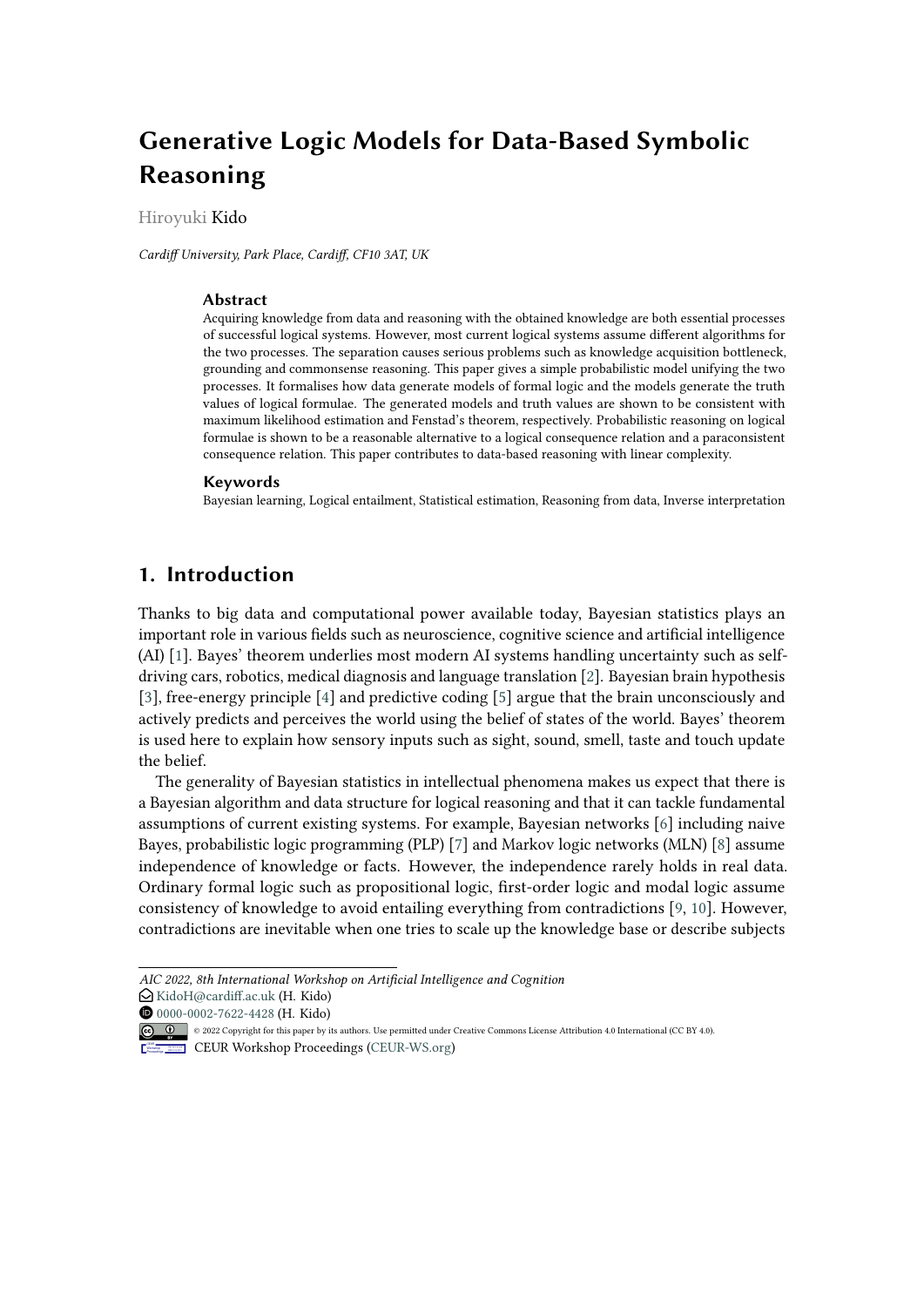in detail. In addition to the above-mentioned methods, probabilistic logic [\[11\]](#page-12-10) and conditional probabilistic logic [\[12\]](#page-12-11) assume both statistical and logical machineries. The statistical machinery assigns each logical sentence a probability value or weight so that it reflects aspects of the world, whereas the logical machinery performs logical reasoning on the probabilistic knowledge so that conclusions preserve the uncertainty of premises. For example, Bayesian networks, naive Bayes and PLP assume maximum likelihood estimation or maximum a posteriori estimation for the statistical machinery. The probabilistic logic, conditional probabilistic logic and MLN assume a human expert to plays that role. Kolmogorov's axioms [\[13\]](#page-12-12) and Fenstad's theorems [\[14\]](#page-12-13) argue constraints that ought to be satisfied by the probability or weight assignment. However, some serious AI problems such as knowledge acquisition bottleneck, grounding, frame problems and commonsense reasoning [\[2,](#page-12-1) [15,](#page-12-14) [16\]](#page-13-0) remain open without unifying the two machineries.

To tackle these assumptions of the current existing systems, we give a simple probabilistic model unifying the two machineries. We call the probabilistic model a generative logic model (GLM) as it formalises the process by which data generate models of formal logic and the models generate the truth values of logical formulae. Ordinary formal logic considers an interpretation on each model (denoted by  $m$ ), which represents a state of the world. The interpretation is a function that maps each formula (denoted by  $\alpha$ ) to a truth value, which represents knowledge of the world. Given data (denoted by  $d$ ), the most basic idea introduced in this paper is to consider the model and interpretation as likelihoods  $p(m|d)$  and  $p(\alpha|m)$ , respectively. The model likelihood represents the model restricted by the data. Using the interpretation likelihood, Bayes' theorem gives posterior  $p(m|\alpha)$ , which intuitively means an inverse interpretation that gives the probability that the model making formula  $\alpha$  true is  $m$ . The likelihood and posterior cause Bayesian learning  $p(\alpha|\beta) = \sum_m p(\alpha|m)p(m|\beta)$ , which gives the probability of the formula $\alpha$  being true in the restricted models where the formula  $\beta$  is true. This paper looks at statistical and logical properties of the Bayesian learning.

We show that probabilistic reasoning on GLM satisfies the Kolmogorov's axioms (see Proposition [1\)](#page-3-0) and a Fenstad's theorem (see Equation [\(3\)](#page-5-0)), and is equivalent to maximum likelihood estimation (see Equation [\(4\)](#page-5-1)). These facts justify the statistical correctness of GLM. Moreover, we show that probabilistic reasoning on GLM is equivalent to the classical entailment when the premise is consistent (see Theorem [1\)](#page-7-0). It is equivalent to the classical entailment with maximal consistent subsets with respect to set cardinality when the premise is inconsistent (see Theorem [5\)](#page-9-0). These facts justify the logical correctness of GLM. We exemplify commonsense reasoning and counterfactual reasoning with GLM (see Sections [3.1](#page-4-0) and [3.5\)](#page-10-0).

The contributions of this paper are summarised as follows. First, this paper offers an algorithm for data-based logical reasoning with linear complexity with respect to the number data. To the best of our knowledge, this is the first paper introducing the idea of generative models to formalise the process by which data generate models of formal logic and the models generate the truth values of logical formulae. Second, this paper shows that GLM cancels the fundamental three assumptions: independence of knowledge, consistency of knowledge and separation of statistical and logical machineries. In particular, the cancelation of the first assumption is due to our novel idea that GLM only models the dependency between models and logical sentences. This is different from the existing methods modelling the dependency between logical sentences.

This paper is organised as follows. Section 2 introduces a generative model for logical consequence relations. Section 3 shows logical and statistical correctness of the generative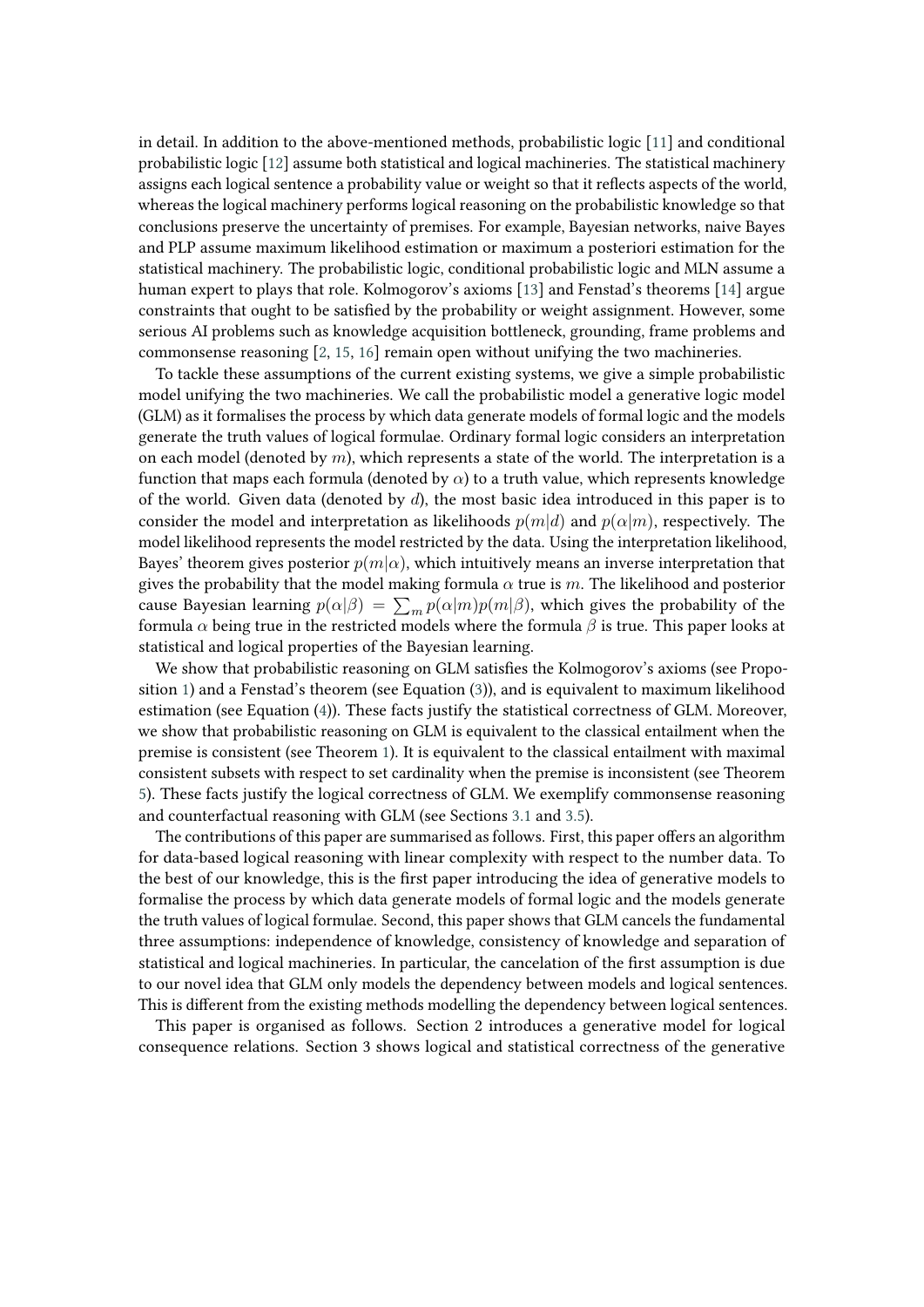model. Section 4 briefly summarises the results.

## **2. Generative Logic Model**

The first task is to give a probabilistic representation of the process by which data generate models of formal logic. Let  $\mathcal{D} = \{d_1, d_2, ..., d_K\}$  be a multiset of data about states of the world. D is a random variable whose realisations are data in D. For all data  $d_k \in \mathcal{D}$ , we define the probability of  $d_k$ , as follows.

$$
p(D = d_k) = \frac{1}{K}
$$

 $L$  represents a propositional or first-order language. For the sake of simplicity, we assume no function symbol or open formula in L.  $M = \{m_1, m_2, ..., m_N\}$  is a set of models in formal logic.  $D$  is assumed to be complete with respect to  $M$ , and thus each data in  $D$  belongs to a single model in  $M$ .  $m$  is a function that maps each data to such a single model.  $K_n$  denotes the number of data that belongs to  $m_n$ , i.e.,  $K_n = |\{d_k \in \mathcal{D}|m_n = m(d_k)\}|$  where  $|X|$  for set X denotes the cardinality of X.  $M$  is a random variable whose realisations are models in  $M$ . For all models  $m_n \in \mathcal{M}$  and data  $d_k \in \mathcal{D}$ , we define the conditional probability of  $m_n$  given  $d_k$ , as follows.

$$
p(M = m_n | D = d_k) = \begin{cases} 1 & \text{if } m_n = m(d_k) \\ 0 & \text{otherwise} \end{cases}
$$

The second task is to give a probabilistic representation of the process by which models generate the truth values of logical sentences. Ordinary formal logic considers an interpretation on each model. The interpretation is a function that maps each formula to a truth value, which represents knowledge of the world. We here introduce parameter  $\mu \in [0, 1]$  to represent the extent to which each model is taken for granted in the interpretation. Concretely,  $\mu$  denotes the probability that a formula is interpreted as being true (resp. false) in a model where it is true (resp. false).  $1 - \mu$  is therefore the probability that a formula is interpreted as being true (resp. false) in a model where it is false (resp. true). We assume that each formula is a random variable whose realisations are 0 and 1, denoting false and true, respectively. For all models  $m_n \in \mathcal{M}$  and formulae  $\alpha \in L$ , we define the conditional probability of each truth value of  $\alpha$ given  $m_n$ , as follows.

$$
p(\alpha = 1 | M = m_n) = \begin{cases} \mu & \text{if } m_n \in [\![ \alpha = 1 ]\!] \\ 1 - \mu & \text{otherwise} \end{cases}
$$

$$
p(\alpha = 0 | M = m_n) = \begin{cases} \mu & \text{if } m_n \in [\![ \alpha = 0 ]\!] \\ 1 - \mu & \text{otherwise} \end{cases}
$$

Here,  $\lbrack \alpha =1 \rbrack$  denotes the set of all models in which  $\alpha$  is true, and  $\lbrack \alpha =0 \rbrack$  the set of all models in which  $\alpha$  is false. The above expressions can be simply written as a Bernoulli distribution with parameter  $\mu \in [0, 1]$ , i.e.,

$$
p(\alpha|M=m_n)=\mu^{\llbracket\alpha\rrbracket_{mn}}(1-\mu)^{1-\llbracket\alpha\rrbracket_{mn}}.
$$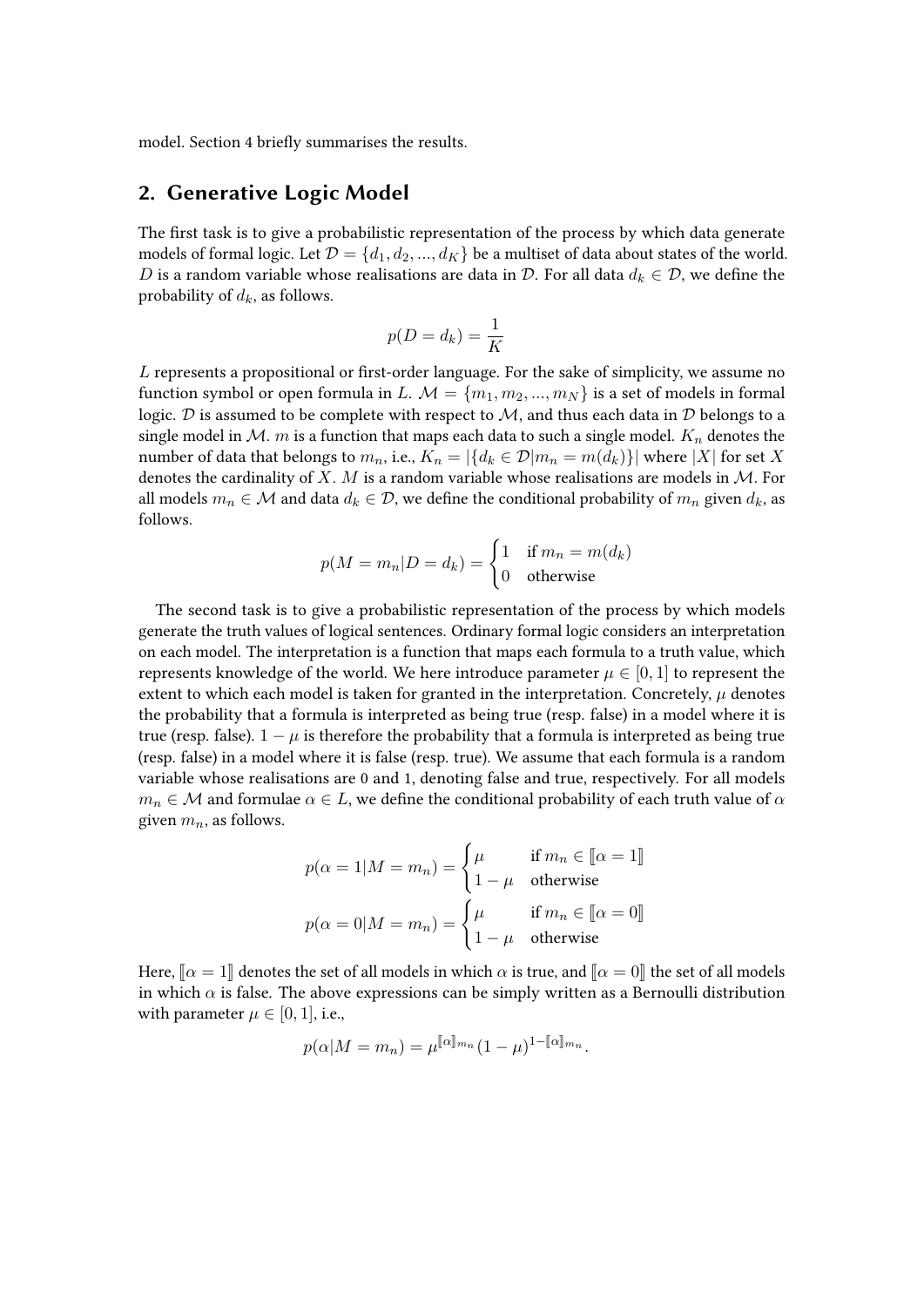<span id="page-3-3"></span><span id="page-3-2"></span>

| Table 1          |                |  |                                    | Table 2        |                    |         |
|------------------|----------------|--|------------------------------------|----------------|--------------------|---------|
| Models and data. |                |  |                                    | Likelihoods.   |                    |         |
|                  |                |  | $ rain \; wet $ data $\mathcal{D}$ |                | p(rain M) p(wet M) |         |
|                  | m <sub>1</sub> |  | $\times$ $\times$ $\times\times$   | m <sub>1</sub> | $1-\mu$            | $1-\mu$ |
|                  | m <sub>2</sub> |  | $\times\times$                     | m <sub>2</sub> | $1-\mu$            | $\mu$   |
|                  | $ m_3 $        |  |                                    | m <sub>3</sub> | $\mu$              | $1-\mu$ |
|                  | $ m_4 $        |  | $\times$ $\times$ $\times$         | $m_4$          |                    | $\mu$   |

Here,  $[\![\alpha]\!]_{m_n}$  is a function such that  $[\![\alpha]\!]_{m_n} = 1$  if  $m_n \in [\![\alpha]\!]$  and  $[\![\alpha]\!]_{m_n} = 0$  otherwise. Recall that  $\alpha$  is a second provisible and thus  $[\![\alpha]\!]_{m_n} = 0$  and  $[\![\alpha]\!]_{m_n} = 0$  otherwise. Recall that  $\alpha$  is a random variable, and thus  $[\![\alpha]\!]_{m_n}$  is either  $[\![\alpha = 0]\!]_{m_n}$  or  $[\![\alpha = 1]\!]_{m_n}$ .<br>In close is given a model, the truth velue of each formula is independent

In classical logic, given a model, the truth value of each formula is independently determined. In probability theory, this means that the truth values of any two formulae  $\alpha_1$  and  $\alpha_2$  are conditionally independent given a model  $m_n$ , i.e.,  $p(\alpha_1, \alpha_2|M = m_n) = p(\alpha_1|M =$  $(m_n)p(\alpha_2|M = m_n)$ . Note that the conditional independence holds not only for atomic formulae but for compound formulae as well.<sup>[1](#page-3-1)</sup> Let  $\Delta = {\alpha_1, \alpha_2, ..., \alpha_J}$  be a multiset of *J* formulae. We thus have

$$
p(\Delta|M = m_n) = \prod_{j=1}^{J} p(\alpha_j|M = m_n).
$$

Thus far, we have defined  $p(D)$  and  $p(M|D)$  as categorical distributions and  $p(\Delta|M)$ as Bernoulli distributions with parameter  $\mu$ . Given a value of the parameter  $\mu$ , they provide the full joint distribution over all of the random variables, i.e.  $p(\Delta, M, D)$ . We call  $\{p(\Delta|M,\mu), p(M|D), p(D)\}\$ a generative logic model (GLM). In sum, the generative logic model defines a data-driven interpretation by which the truth values of formulae are logically interpreted and probabilistically generated from models. The models are also probabilistically generated from data observed from the real world. The GLM meets the following important properties.

<span id="page-3-0"></span>**Proposition 1.** *The generative logic model satisfies Kolmogorov's axioms.*

**Proposition 2.** Let  $\alpha \in L$ ,  $p(\alpha = 0) = p(\neg \alpha = 1)$  holds.

In the following, we therefore replace  $\alpha = 0$  by  $\neg \alpha = 1$  and then abbreviate  $\neg \alpha = 1$  to  $\neg \alpha$ . We also abbreviate  $M = m_n$  to  $m_n$  and  $D = d_k$  to  $d_k$ .

<span id="page-3-4"></span>**Example 1.** *Let and be two propositional symbols meaning 'it is raining' and 'the grass is wet,' respectively. Each row of Table [1](#page-3-2) shows a different model, i.e., valuation. The last column shows how many data belongs to each model. Table [2](#page-3-3) shows the likelihoods of the atomic propositions being true given a model. Given*  $\{p(\Delta|M, \mu = 1), p(M|D), p(D)\}\)$ , we have

$$
p(rain|wet) = \frac{\sum_{n=1}^{N} p(rain|m_n)p(wet|m_n) \sum_{k=1}^{K} p(m_n|d_k)p(d_k)}{\sum_{n=1}^{N} p(wet|m_n) \sum_{k=1}^{K} p(m_n|d_k)p(d_k)}
$$

<span id="page-3-1"></span><sup>&</sup>lt;sup>1</sup>In contrast, independence  $p(\alpha_1, \alpha_2) = p(\alpha_1)p(\alpha_2)$  generally holds for neither atomic formulae nor compound formulae.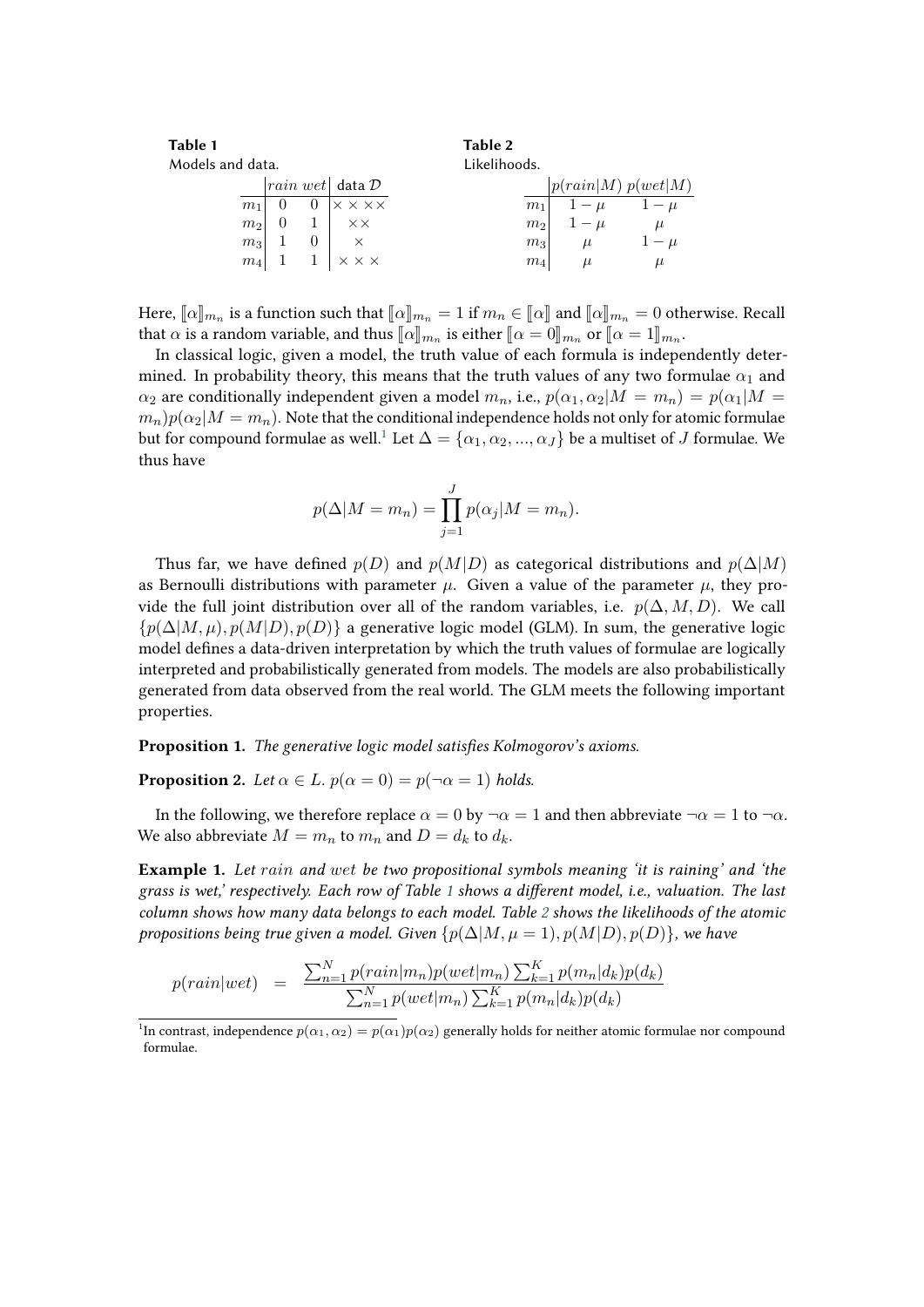#### **Table 3**

<span id="page-4-1"></span>Three predicate models and ten associated data.

|                | (a,a) | (a,b) | (b,a) | (b, b)  | data $\mathcal D$                            |
|----------------|-------|-------|-------|---------|----------------------------------------------|
| m <sub>1</sub> |       |       |       |         | $\times\times$                               |
| m <sub>2</sub> |       |       |       |         | $\times$ $\times$ $\times$                   |
| m <sub>3</sub> |       |       |       |         | $\times$ $\times$ $\times$ $\times$ $\times$ |
| other          | other |       |       | no data |                                              |
|                |       |       |       |         |                                              |

$$
= \frac{\sum_{n=1}^{N} p(rain|m_n)p(wet|m_n)\frac{K_n}{K}}{\sum_{n=1}^{N} p(wet|m_n)\frac{K_n}{K}}
$$
  
= 
$$
\frac{(1-\mu)^2 \frac{4}{10} + (1-\mu)\mu \frac{2}{10} + \mu(1-\mu)\frac{1}{10} + \mu^2 \frac{3}{10}}{(1-\mu)\frac{4}{10} + \mu\frac{2}{10} + (1-\mu)\frac{1}{10} + \mu\frac{3}{10}} = \frac{3}{2+3} = 0.6.
$$

**Example 2.** *Suppose that has only one 2-ary predicate symbol '' and that the Herbrand universe for L* has only two constants  $\{a, b\}$ . *There are four ground atoms,*  ${blames(a, a), blames(a, b), blames(b, a), blames(b, b)},$  which result in  $2<sup>4</sup> = 16$  possible *models. Each row of Table [3](#page-4-1) shows a different model and the last column shows the number of data that belongs to the model. Models without data are abbreviated from the table. Given*  ${p(\Delta|M, \mu = 1), p(M|D), p(D)}$ , we have

$$
p(\forall x \, \text{blames}(x, a) | \exists x \, \text{blames}(x, a))
$$
\n
$$
= \frac{\sum_{n=1}^{16} [\forall x \, \text{blames}(x, a), \exists x \, \text{blames}(x, a)]|_{m_n} \frac{K_n}{K}}{\sum_{n=1}^{16} [\exists x \, \text{blames}(x, a)]|_{m_n} \frac{K_n}{K}} = \frac{K_2}{K_1 + K_2} = \frac{3}{2 + 3} = 0.6.
$$

#### **3. Correctness**

#### <span id="page-4-0"></span>**3.1. Statistical Estimation**

Fenstad [\[14\]](#page-12-13) argues that the probability of a formula is the sum of the probabilities of the models where the formula is true. Let  $\alpha \in L$  and  $m_n \in \mathcal{M}$ . When L has no function symbol or open formula, the first Fenstad theorem can have the following simpler form, where  $m_n \models \alpha$ represents  $m_n$  satisfies  $\alpha$ .

<span id="page-4-2"></span>
$$
p(\alpha) = \sum_{n=1:m_n=\alpha}^{N} p(m_n)
$$
 (1)

When one has no prior knowledge about the probability of models, the most frequently used method to estimate  $p(M)$  only from data is maximum likelihood estimation, which is given as follows.

$$
p(M) = \argmax_{\Phi} p(\mathcal{D}|\Phi),
$$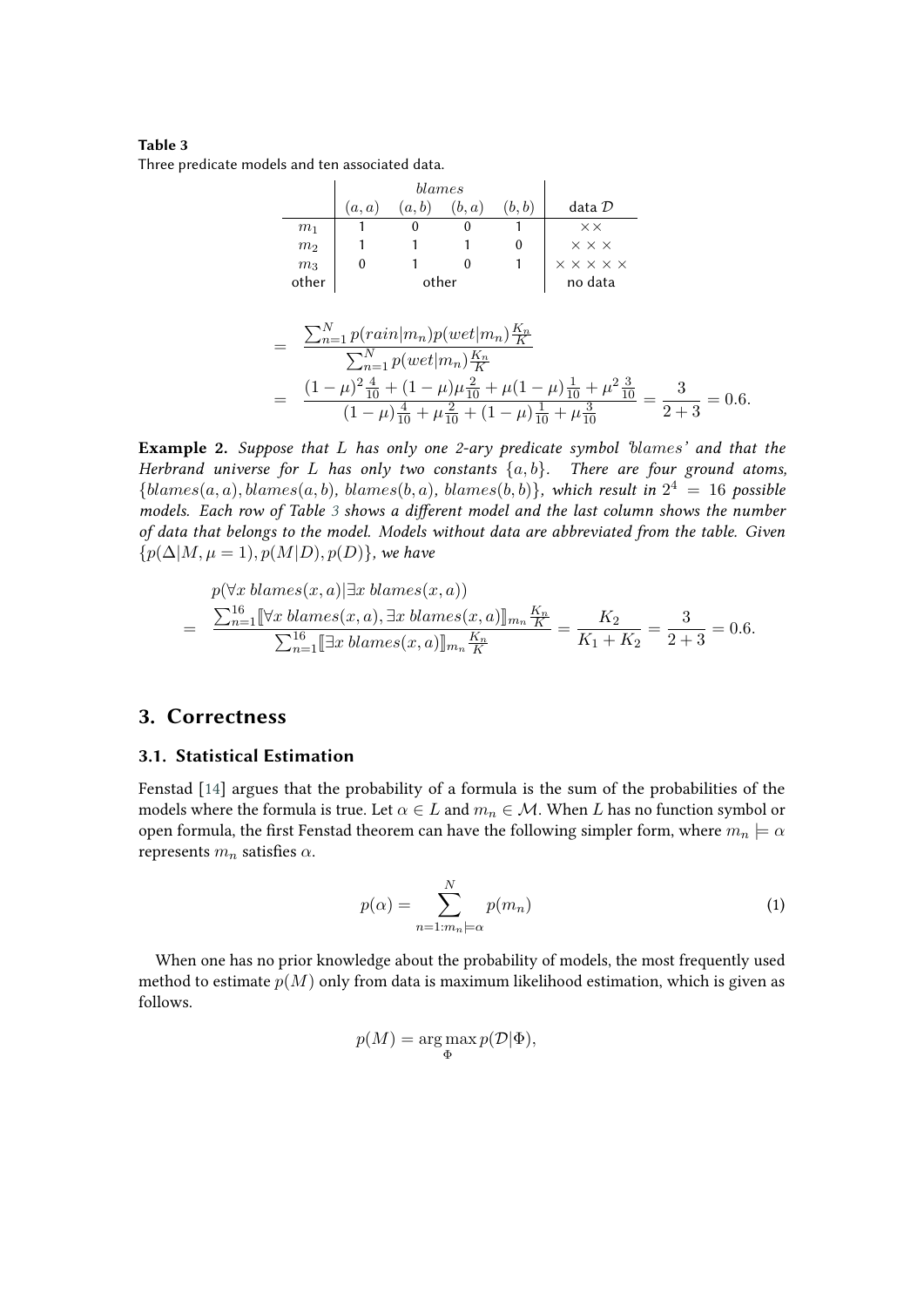where  $\Phi$  is the parameter of the categorical distribution  $p(M)$ . Assuming that each data is independent given Φ, we have

$$
p(\mathcal{D}|\Phi) = \prod_{k=1}^{K} p(d_k|\Phi) = \phi_1^{K_1} \phi_2^{K_2} \cdots \phi_{N-1}^{K_{N-1}} (1 - \phi_1 - \phi_2 - \cdots - \phi_{N-1})^{K_N}.
$$

Φ maximises the likelihood if and only if it maximises the log likelihood, which is given as follows.

$$
L(\Phi) = K_1 \log \phi_1 + K_2 \log \phi_2 + \dots + K_{N-1} \log \phi_{N-1} + K_N \log(1 - \phi_1 - \phi_2 - \dots - \phi_{N-1})
$$

The maximum likelihood estimate is obtained by solving the following simultaneous equations, which are obtained by differentiating the log likelihood with respect to each  $\phi_n (1 \leq n \leq N-1)$ .

$$
\frac{\partial L(\Phi)}{\partial \phi_n} = \frac{K_n}{\phi_n} - \frac{K_N}{1 - \phi_1 - \phi_2 - \dots - \phi_{N-1}} = 0
$$

The following is the solution to the simultaneous equations.

 $\ddot{\phantom{0}}$ 

$$
\Phi = \left(\frac{K_1}{K}, \frac{K_2}{K}, ..., \frac{K_N}{K}\right)
$$

Therefore, the maximum likelihood estimate for the  $n$ -th model is just the ratio of the number of data in the model to the total number of data. Combining Equation [\(1\)](#page-4-2) and the maximum likelihood estimate, we have

<span id="page-5-2"></span>
$$
p(\alpha) = \sum_{n=1:m_n=\alpha}^{N} \frac{K_n}{K}.
$$
 (2)

Now, let  $\{p(\Delta|M, \mu = 1), p(M|D), p(D)\}\$ be a GLM such that  $\mu = 1$ . We show that both the Fenstad theorem and maximum likelihood estimation justify the GLM. The Fenstad theorem justifies the GLM because probabilistic inference on the GLM satisfies Equation [\(1\)](#page-4-2).

<span id="page-5-0"></span>
$$
p(\alpha) = \sum_{n=1}^{N} p(\alpha, m_n) = \sum_{n=1}^{N} p(\alpha | m_n) p(m_n) = \sum_{n=1}^{N} [\![\alpha]\!]_{m_n} p(m_n) = \sum_{n=1:m_n \in [\![\alpha]\!]}^{N} p(m_n)
$$
(3)

Maximum likelihood estimation also justifies the GLM because probabilistic inference on the GLM satisfies Equation [\(2\)](#page-5-2).

<span id="page-5-1"></span>
$$
p(\alpha) = \sum_{n=1}^{N} \sum_{k=1}^{K} p(\alpha, m_n, d_k) = \sum_{n=1}^{N} p(\alpha | m_n) \sum_{k=1}^{K} p(m_n | d_k) p(d_k)
$$
  

$$
= \sum_{n=1}^{N} [\![\alpha]\!]_{m_n} \frac{K_n}{K} = \sum_{n=1:m_n \in [\![\alpha]\!]}^{N} \frac{K_n}{K}
$$
(4)

We have shown that GLM not only follows the Fenstad's theorem and maximum likelihood estimation but also treats their results as probabilistic reasoning in a unified way. This result justifies the correctness of GLM from a statistical point of view.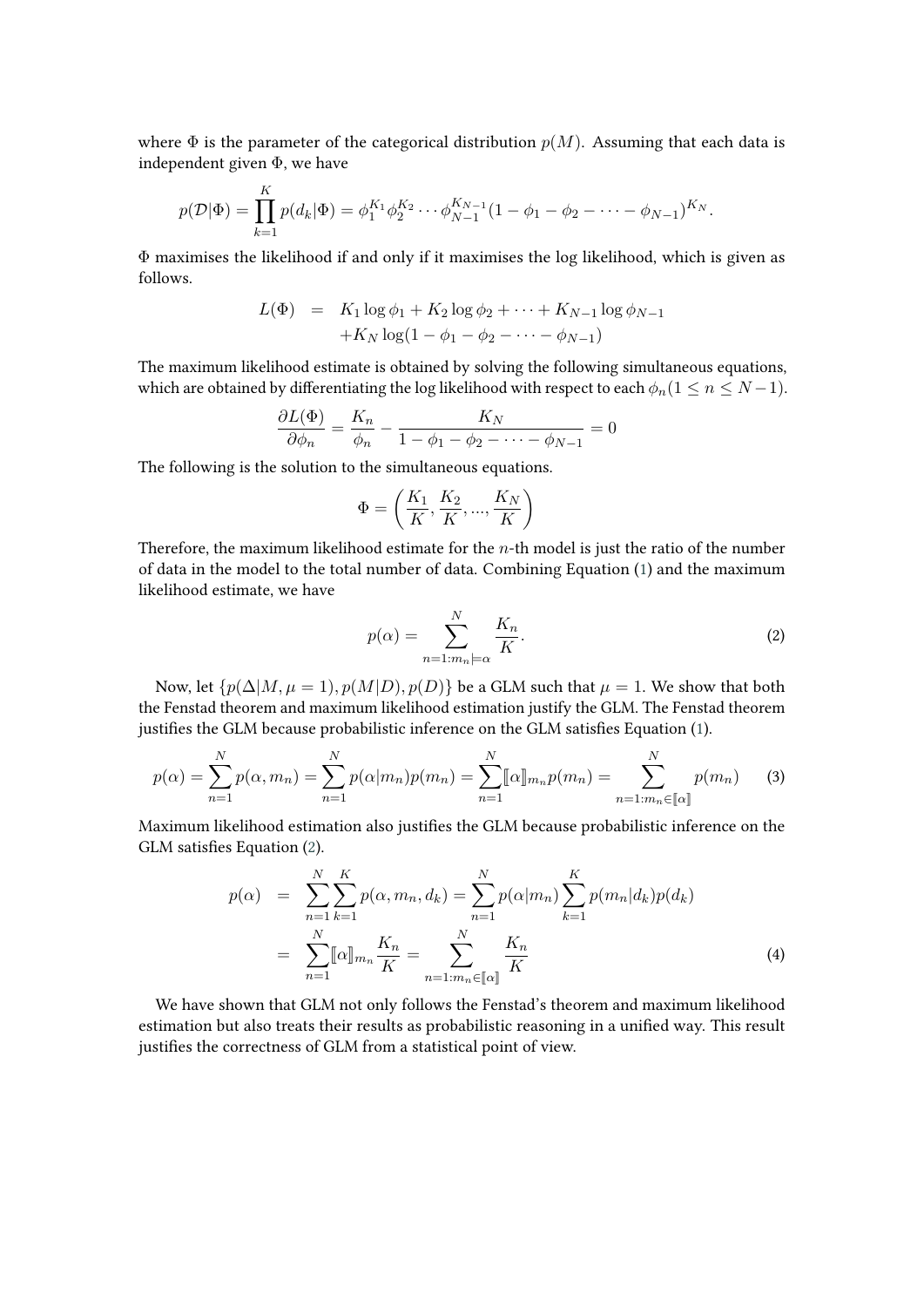<span id="page-6-1"></span>**Table 4** New data.

|                                                     |                |                | $ bird\ fly $ data                   | new data |
|-----------------------------------------------------|----------------|----------------|--------------------------------------|----------|
| $m_1$                                               | $\overline{0}$ | $\overline{0}$ | $\times \times \times \times \times$ |          |
| m <sub>2</sub>                                      |                |                | $\times\times$                       |          |
| $\begin{array}{c c} m_3 & 1 \\ m_4 & 1 \end{array}$ |                |                |                                      |          |
|                                                     |                |                | $\times$ $\times$ $\times$           |          |

#### **3.2. Reasoning from Data**

There are some practical advantages of the GLMs. The computational complexity of Equation [\(4\)](#page-5-1) depends on  $N$ , which is unbounded in predicate logic and exponentially increases in propositional logic with respect to the number of propositional symbols. However, Equation [\(4\)](#page-5-1) can be transformed as follows for a linear complexity with respect to the number of data, i.e.,  $K$ .

<span id="page-6-2"></span>
$$
p(\alpha) = \sum_{n=1}^{N} [\![\alpha]\!]_{m_n} \frac{K_n}{K} = \sum_{k=1}^{K} [\![\alpha]\!]_{m(d_k)} \frac{1}{K}
$$
 (5)

In addition, Equation [\(4\)](#page-5-1) has only a constant complexity for recalculation for new data. Let  $p_K$  denote the probability calculated with K data.  $p_{K+1}(\alpha)$  can be calculated using  $p_K(\alpha)$  as follows.

<span id="page-6-0"></span>
$$
p_{K+1}(\alpha) = \sum_{n=1}^{N} p(\alpha|m_n) \sum_{k=1}^{K+1} p(m_n|d_k)p(d_k)
$$
  
\n
$$
= \sum_{n=1}^{N} p(\alpha|m_n) \sum_{k=1}^{K} p(m_n|d_k)p(d_k) + \sum_{n=1}^{N} p(\alpha|m_n)p(m_n|d_{K+1})p(d_{K+1})
$$
  
\n
$$
= \frac{K}{K+1} \sum_{n=1}^{N} p(\alpha|m_n) \sum_{k=1}^{K} p(m_n|d_k) \frac{1}{K} + \sum_{n=1}^{N} p(\alpha|m_n)p(m_n|d_{K+1}) \frac{1}{K+1}
$$
  
\n
$$
= \frac{Kp_K(\alpha) + [\![\alpha]\!]_{m(d_{K+1})}}{K+1}
$$
(6)

Finally, as demonstrated in the following example, Equation [\(6\)](#page-6-0) is good at modelling the development of commonsense knowledge.

**Example 3.** *Let '' and '' be two propositional symbols meaning 'It is a bird.' and 'It flies.', respectively. Each row of Table [4](#page-6-1) shows a different model. Given the ten data shown in the fourth column, the probability that implies is calculated using Equation [\(5\)](#page-6-2), as follows.*

$$
p(bird \to fly) = \sum_{k=1}^{10} [bird \to fly]_{m(d_k)} \frac{1}{10} = 1
$$

*It is obvious from the GLM that the counterintuitive knowledge that birds must fly comes from a lack of data. Indeed, taking into account the eleventh data shown in the last column, the probability*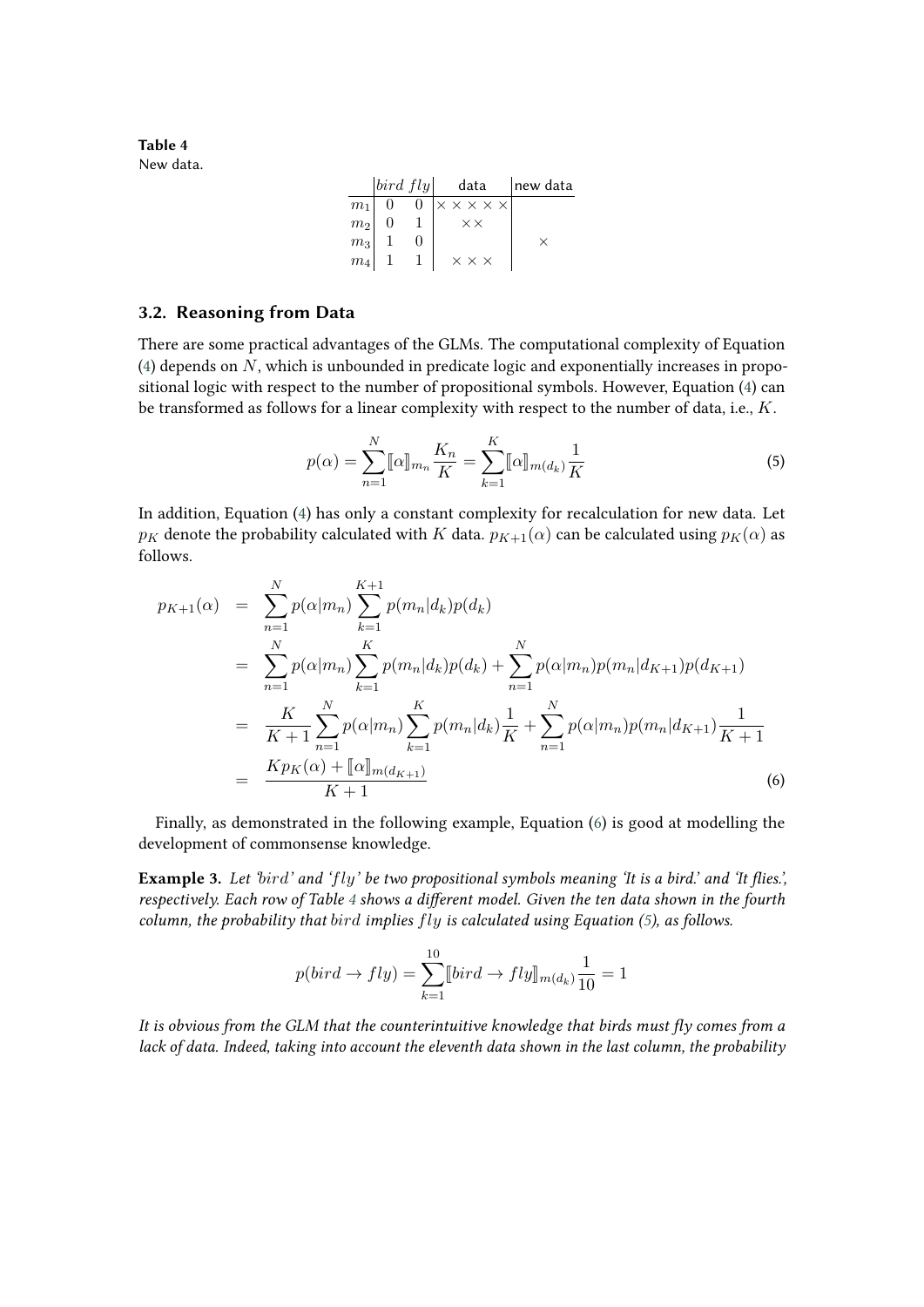*is updated using Equation [\(6\)](#page-6-0), as follows.*

$$
p_{11}(\alpha) = \frac{10p_{10}(bird \rightarrow fly) + [bird \rightarrow fly]_{m(d_{11})}}{11} = \frac{10}{11}
$$

#### **3.3. Logical Entailment**

We showed in the last section that, given  $\{p(\Delta|M, \mu = 1), p(M|D), p(D)\}, p(M)$  is equivalent to the maximum likelihood estimate, i.e., for all  $m_n \in \mathcal{M}$ ,

$$
p(m_n) = \sum_{k=1}^{K} p(m_n|d_k)p(d_k) = \frac{K_n}{K}.
$$

Therefore,  $\{p(\Delta|M, \mu = 1), p(M|D), p(D)\}\$ is equivalent to  $\{p(\Delta|M, \mu = 1), p(M)\}\$  when  $p(M)$  is the maximum likelihood estimate. For the sake of simplicity, we also call the latter a GLM and use it without distinction. To discuss logical properties of the GLM, we assume  $0 \notin p(M)$  meaning that every model is possible, i.e.,  $p(m) \neq 0$ , for all models. Recall that a set  $\Delta$  of formulae entails a formula  $\alpha$  in classical logic, denoted by  $\Delta \models \alpha$ , iff  $\alpha$  is true in every model in which  $\Delta$  is true, i.e.,  $\llbracket \Delta \rrbracket \subseteq \llbracket \alpha \rrbracket$ . The following two theorems state that certain inference on the GLM is more cautious than classical entailment.

<span id="page-7-0"></span>**Theorem 1.** Let  $\alpha \in L$  and  $\Delta \subseteq L$  such that  $\Delta \cong \emptyset$ .  $p(\alpha | \Delta) = 1$  if and only if  $\Delta \models \alpha$ .

*Proof.* Recall that, in formal logic, the fact that there is a model of  $\Delta$  (or  $\Delta$  has a model) is equivalent to the fact that there is a model m in which every formula in  $\Delta$  is true in m. Dividing models into the models of  $\Delta$  and the others, we have

$$
p(\alpha|\Delta) = \frac{\sum_{m} p(\alpha|m)p(\Delta|m)p(m)}{\sum_{m} p(\Delta|m)p(m)} = \frac{\sum_{m\in[\![\Delta]\!]} p(m)p(\alpha|m)\mu^{|\Delta|} + \sum_{m\notin[\![\Delta]\!]} p(m)p(\alpha|m)p(\Delta|m)}{\sum_{m\in[\![\Delta]\!]} p(m)\mu^{|\Delta|} + \sum_{m\notin[\![\Delta]\!]} p(m)p(\Delta|m)}.
$$

 $p(\Delta|m) = \prod_{\beta \in \Delta} p(\beta|m) = \prod_{\beta \in \Delta} \mu^{\beta|m} (1 - \mu)^{1 - \beta|m}$ . For all  $m \notin [\![\Delta]\!]$ , there is  $\beta \in \Delta$  such that  $\lceil \beta \rceil = 0$ . Therefore,  $p(\Delta|m) = 0$  when  $\mu = 1$  for all  $m \notin [\![\Delta]\!]$ . We thus have that  $[\![\beta]\!]_m = 0$ . Therefore,  $p(\Delta[m]) = 0$  when  $\mu = 1$ , for all  $m \notin [\![\Delta]\!]$ . We thus have

$$
p(\alpha|\Delta) = \frac{\sum_{m \in [\![\Delta]\!]} p(m) p(\alpha|m) 1^{|\Delta|}}{\sum_{m \in [\![\Delta]\!]} p(m) 1^{|\Delta|}} = \frac{\sum_{m \in [\![\Delta]\!]} p(m) 1^{[\![\alpha]\!]_m} 0^{1 - [\![\alpha]\!]_m}}{\sum_{m \in [\![\Delta]\!]} p(m)}.
$$

Since  $1^{\llbracket\alpha\rrbracket_m}0^{1-\llbracket\alpha\rrbracket_m} = 1^10^0 = 1$  if  $m \in \llbracket\alpha\rrbracket$  and  $1^{\llbracket\alpha\rrbracket_m}0^{1-\llbracket\alpha\rrbracket_m} = 1^00^1 = 0$  if  $m \notin \llbracket\alpha\rrbracket$ , we have

$$
p(\alpha|\Delta) = \frac{\sum_{m \in [\![\Delta]\!] \cap [\![\alpha]\!]} p(m)}{\sum_{m \in [\![\Delta]\!]} p(m)}.
$$

Now,  $\frac{\sum_{m\in[\![\Delta]\!]\cap[\![\alpha]\!]}p(m)}{\sum_{\tau\in\mathbb{R}}p(m)}$  $\frac{\sum_{m\in[\![\Delta]\!]\!]\cap[m]}{p(m)}}{ \sum_{m\in[\![\Delta]\!]} p(m)} = 1$  iff  $[\![\alpha]\!] \supseteq [\![\Delta]\!]$ , i.e.,  $\Delta \models \alpha$ .

 $\Box$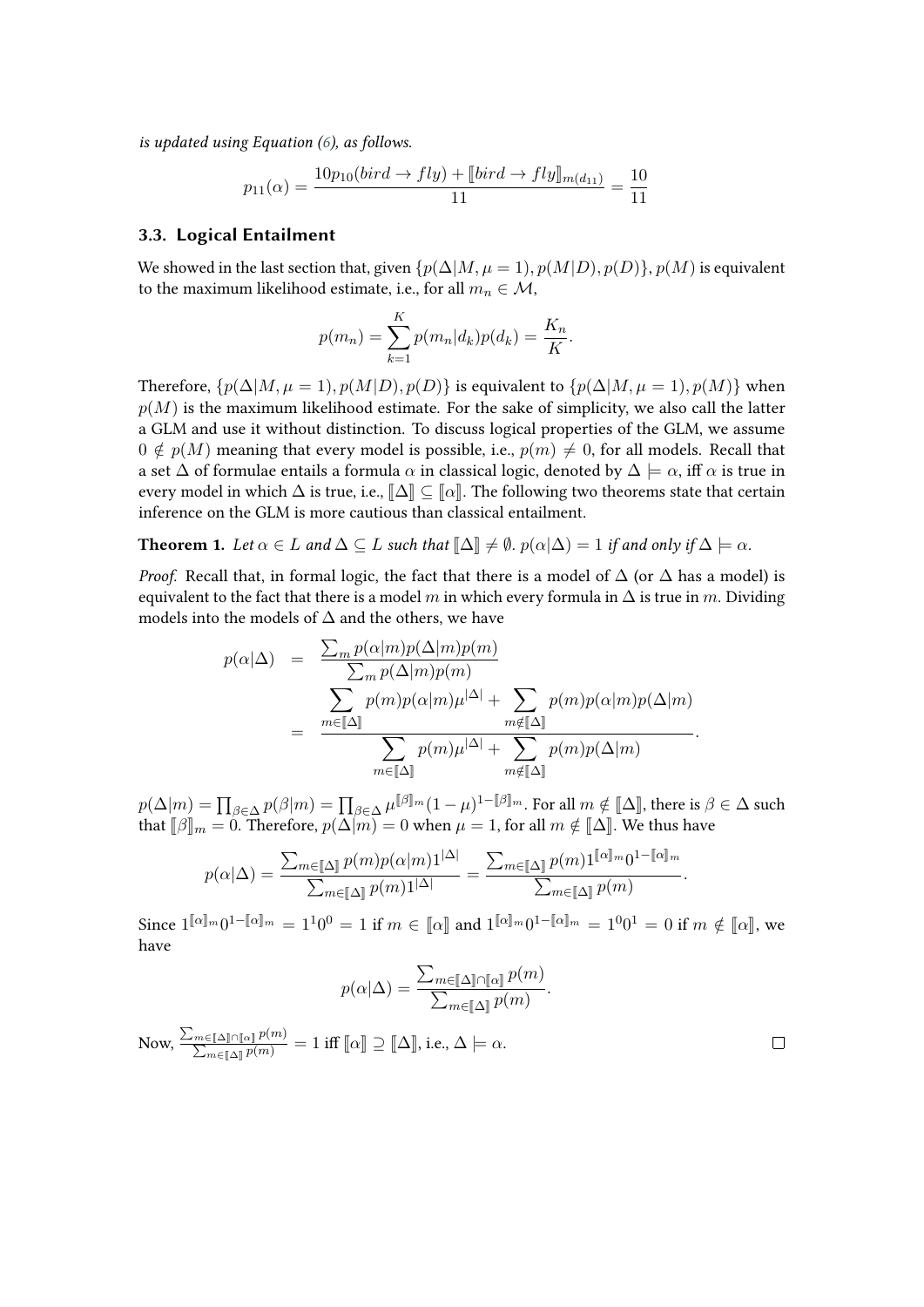**Example 4.** *Theorem* [1](#page-7-0) *does not hold without assumption*  $0 \notin p(M)$ *. Given*  $p(M) =$  $(0.6, 0, 0.1, 0.3)$  $(0.6, 0, 0.1, 0.3)$  $(0.6, 0, 0.1, 0.3)$  *in Example* 1,  $p(rain|wet) = 1$  *but*  $\{wet\} \not\models rain$ .

<span id="page-8-0"></span>**Theorem 2.** Let  $\alpha \in L$  and  $\Delta \subseteq L$  such that  $\llbracket \Delta \rrbracket = \emptyset$ . If  $p(\alpha|\Delta) = 1$  then  $\Delta \models \alpha$ , but not vice *versa.*

*Proof.*  $(\Rightarrow)$  If  $[\![\Delta]\!] = \emptyset$  then  $\Delta \models \alpha$ , for all  $\alpha$ , in classical logic.  $(\Leftarrow)$  We show a counterexample where  $\Delta \models \alpha$  but  $p(\alpha|\Delta)$  is undefined.  $\beta, \neg \beta \models \alpha$  holds because  $[\beta, \neg \beta] = \emptyset$  results in  $\llbracket \beta, \neg \beta \rrbracket \subseteq \llbracket \alpha \rrbracket$ . Meanwhile,  $p(\alpha | \beta, \neg \beta)$  is given as follows.

$$
p(\alpha|\beta, \neg \beta) = \frac{\sum_{w} p(w)p(\alpha|w)p(\beta|w)p(\neg \beta|w)}{\sum_{w} p(w)p(\beta|w)p(\neg \beta|w)} = \frac{\mu(1-\mu)\sum_{w} p(w)p(\alpha|w)}{\mu(1-\mu)\sum_{w} p(w)}
$$

This is undefined due to division by zero when  $\mu = 1$ .

Everything is entailed from a contradiction in the classical entailment. Certain inference on the GLM is more cautious than the classical entailment because the proof of Theorem [2](#page-8-0) states that nothing is entailed from a contradiction. In the next section, we look at a GLM that entails something reasonable from contradictions.

#### **3.4. Paraconsistency**

Let  $\{\lim_{\mu\to 1} p(\Delta|M,\mu), p(M)\}\$  be a GLM such that  $\mu \to 1$  and  $0 \notin p(M)$  where  $\mu \to 1$ represents  $\mu$  approaches 1. The following two theorems state that certain inference on the GLM is more cautious than classical entailment.

**Theorem 3.** Let  $\alpha \in L$  and  $\Delta \subseteq L$  such that  $\Delta \cong \beta$ .  $p(\alpha|\Delta) = 1$  if and only if  $\Delta \models \alpha$ .

*Proof.*  $\lim_{\mu \to 1}$  does not change the proof of Theorem [1.](#page-7-0)

**Theorem 4.** Let  $\alpha \in L$  and  $\Delta \subseteq L$  such that  $\Delta \subseteq \emptyset$ . If  $p(\alpha|\Delta) = 1$  then  $\Delta \models \alpha$ , but not vice *versa.*

*Proof.* ( $\Rightarrow$ ) Same as for Theorem 2. ( $\Leftarrow$ ) We show a counterexample where  $\Delta \models \alpha$  but  $p(\alpha|\Delta) \neq$ 1. Suppose  $p(\alpha) < 1$ . We can show  $p(\alpha | \beta \wedge \neg \beta) < 1$  as follows.

$$
p(\alpha|\beta \wedge \neg \beta) = \frac{\sum_{m} p(m) \lim_{\mu \to 1} p(\alpha|m) \lim_{\mu \to 1} p(\beta \wedge \neg \beta|m)}{\sum_{m} p(m) \lim_{\mu \to 1} p(\beta \wedge \neg \beta|m)}
$$
  
= 
$$
\lim_{\mu \to 1} \frac{(1 - \mu) \sum_{m} p(m) p(\alpha|m)}{(1 - \mu) \sum_{m} p(m)} = \lim_{\mu \to 1} \frac{\sum_{m} p(m) p(\alpha|m)}{\sum_{m} p(m)}
$$
  
= 
$$
\sum_{m} p(m) \lim_{\mu \to 1} p(\alpha|m) = p(\alpha)
$$

Therefore,  $p(\alpha|\beta \wedge \neg \beta) \neq 1$ . Note that  $\beta \wedge \neg \beta \models \alpha$  because  $[\beta \wedge \neg \beta] = \emptyset$  results in  $[\beta \wedge \neg \beta] \subset [\alpha]$ .  $\llbracket \beta \wedge \neg \beta \rrbracket \subset \llbracket \alpha \rrbracket.$ 

To characterise the certain inference on the GLM, we define an approximate model using maximal consistent subsets with respect to set cardinality. Recall that a set of formulae is consistent if there is a model of the set.

$$
\Box
$$

 $\Box$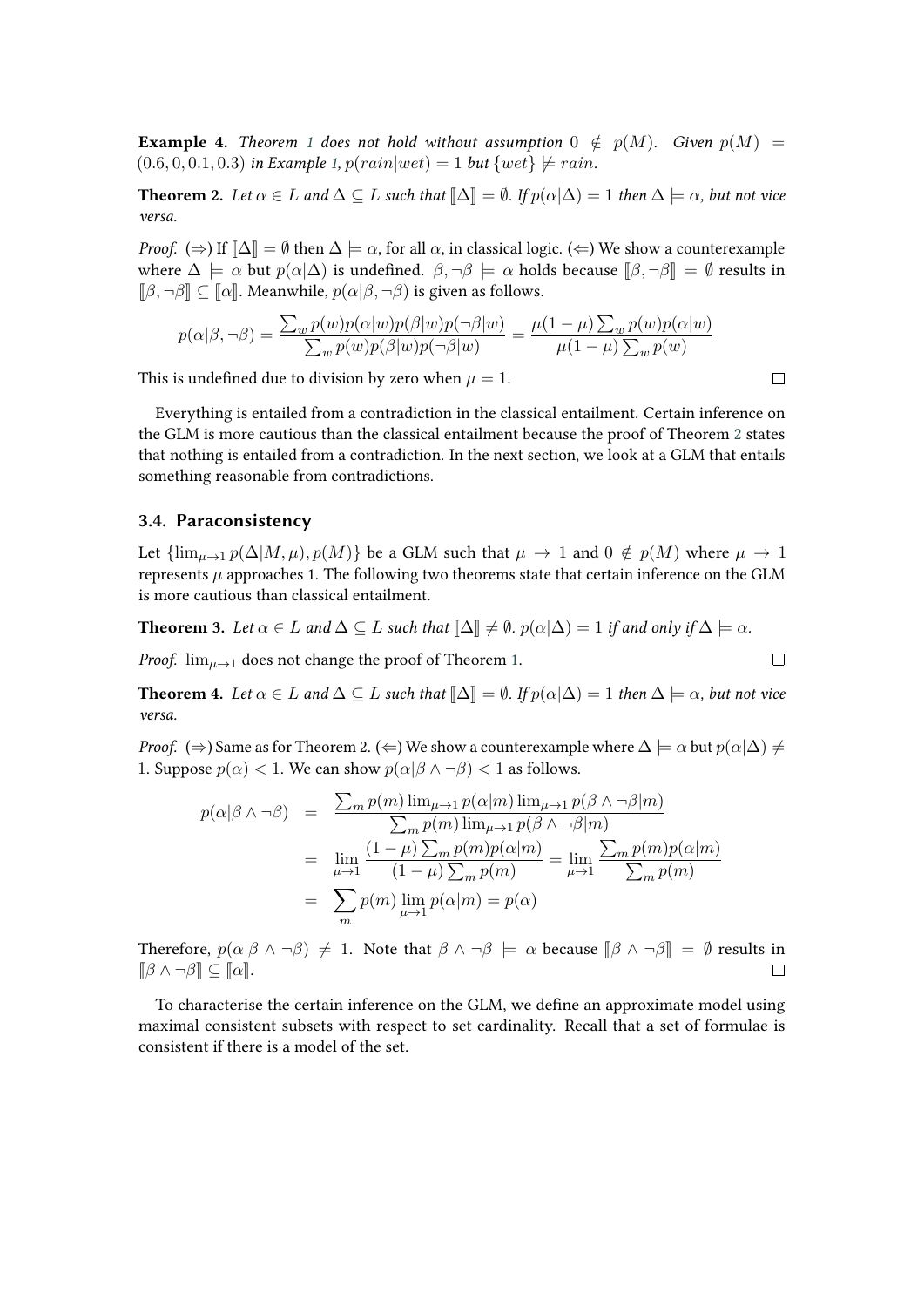<span id="page-9-1"></span>**Definition 1** (Approximate model). Let m be a model and  $\Delta \subseteq L$  be an inconsistent set of *formulae. m* is an approximate model of  $\Delta$  *if m* is a model of a maximal (w.r.t. set cardinality) *consistent subset of* Δ*.*

<span id="page-9-0"></span>**Theorem 5.** Let  $\Delta \subseteq L$  and  $\alpha \in L$ .  $p(\alpha|\Delta) = 1$  if and only if  $\Delta' \models \alpha$ , for all maximal (w.r.t. *set cardinality) consistent subsets* Δ′ *of* Δ*.*

*Proof.* We use notation  $(\Delta)$  to denote the set of all approximate models of  $\Delta$ . We also use notation  $|\Delta|_m$  to denote the number of formulas in  $\Delta$  that are true in m, i.e.  $|\Delta|_m = \sum_{\beta \in \Delta} [\beta]_m$ .<br>Dividing models into  $\langle (\Delta) \rangle$  and the others we have Dividing models into  $(\Delta)$  and the others, we have

$$
p(\alpha|\Delta) = \lim_{\mu \to 1} \frac{\sum_{m} p(\alpha|m)p(m)p(\Delta|m)}{\sum_{m} p(m)p(\Delta|m)} \n= \lim_{\mu \to 1} \frac{\sum_{m} p(\alpha|\hat{m})p(\hat{m})p(\Delta|\hat{m}) + \sum_{m \notin ((\Delta))} p(\alpha|m)p(m)p(\Delta|m)}{\sum_{\hat{m} \in ((\Delta))} p(\hat{m})p(\Delta|\hat{m}) + \sum_{m \notin ((\Delta))} p(m)p(\Delta|m)}.
$$

Now,  $p(\Delta|m)$  can be developed as follows, for all m (regardless of the membership of  $((\Delta))$ ).

$$
p(\Delta|m) = \prod_{\beta \in \Delta} p(\beta|m) = \prod_{\beta \in \Delta} \mu^{[\beta]_m} (1 - \mu)^{1 - [\beta]_m}
$$
  
= 
$$
\mu^{\sum_{\beta \in \Delta} [\beta]_m} (1 - \mu)^{\sum_{\beta \in \Delta} (1 - [\beta]_m)} = \mu^{|\Delta|_m} (1 - \mu)^{|\Delta| - |\Delta|_m}
$$

Therefore,  $p(\alpha|\Delta) = \lim_{\mu \to 1} \frac{W+X}{Y+Z}$  where

$$
W = \sum_{\hat{m} \in ((\Delta))} p(\alpha | \hat{m}) p(\hat{m}) \mu^{|\Delta|_{\hat{m}}}(1 - \mu)^{|\Delta| - |\Delta|_{\hat{m}}}
$$
  

$$
X = \sum_{m \notin ((\Delta))} p(\alpha | m) p(m) \mu^{|\Delta|_{m}} (1 - \mu)^{|\Delta| - |\Delta|_{m}}
$$
  

$$
Y = \sum_{\hat{m} \in ((\Delta))} p(\hat{m}) \mu^{|\Delta|_{\hat{m}}}(1 - \mu)^{|\Delta| - |\Delta|_{\hat{m}}}
$$
  

$$
Z = \sum_{m \notin ((\Delta))} p(m) \mu^{|\Delta|_{m}} (1 - \mu)^{|\Delta| - |\Delta|_{m}}.
$$

From Definition [1,](#page-9-1)  $|\Delta|_{\hat{m}}$  has the same value, for all  $\hat{m} \in ((\Delta))$ . Therefore, the fraction can be simplified by dividing the denominator and numerator by  $(1-\mu)^{|\Delta|-|\Delta|_{\hat{m}}}$ . We thus have  $p(\alpha|\Delta) = \lim_{\mu \to 1} \frac{W' + X'}{Y' + Z'}$  where

$$
W' = \sum_{\hat{m} \in (\Delta)} p(\alpha | \hat{m}) p(\hat{m}) \mu^{|\Delta|_{\hat{m}}}
$$

$$
X' = \sum_{m \notin (\Delta)} p(\alpha | m) p(m) \mu^{|\Delta|_{m}} (1 - \mu)^{|\Delta|_{\hat{m}} - |\Delta|_{m}}
$$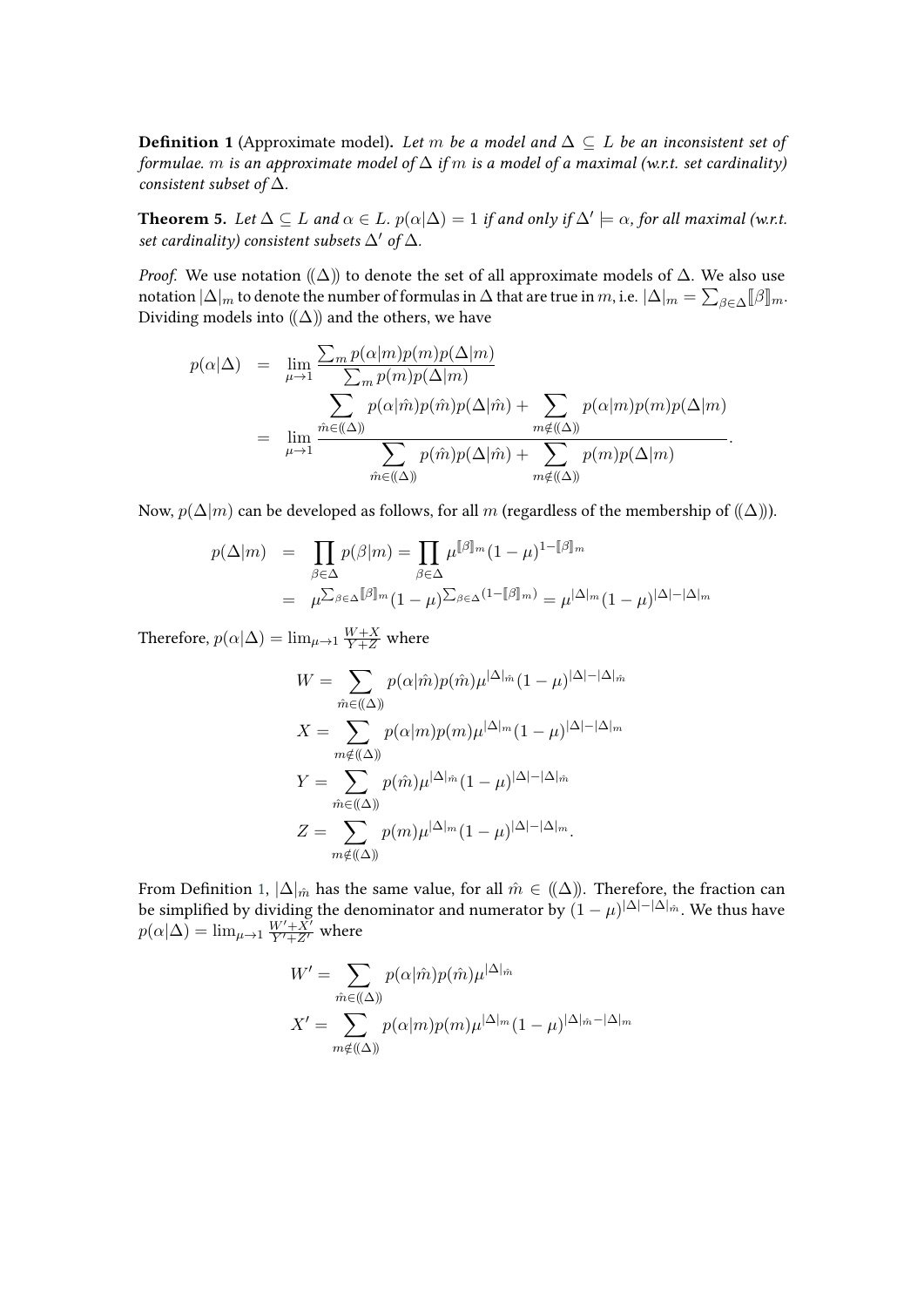$$
Y' = \sum_{\hat{m}\in((\Delta))} p(\hat{m})\mu^{|\Delta|_{\hat{m}}}
$$
  

$$
Z' = \sum_{m\notin((\Delta))} p(m)\mu^{|\Delta|_{m}}(1-\mu)^{|\Delta|_{\hat{m}}-|\Delta|_{m}}.
$$

Applying the limit operation, we can cancel out  $X'$  and  $Z'$  and have

$$
p(\alpha|\Delta) = \frac{\sum_{\hat{m}\in((\Delta))} p(\alpha|\hat{m})p(\hat{m})}{\sum_{\hat{m}\in((\Delta))} p(\hat{m})} = \frac{\sum_{\hat{m}\in((\Delta))} 1^{\llbracket\alpha\rrbracket_{\hat{m}}}\mathbf{0}^{1-\llbracket\alpha\rrbracket_{\hat{m}}}\mathbf{p}(\hat{m})}{\sum_{\hat{m}\in((\Delta))} p(\hat{m})}.
$$

Since  $1^{\llbracket\alpha\rrbracket_{\hat{m}}}0^{1-\llbracket\alpha\rrbracket_{\hat{m}}} = 1^10^0 = 1$  if  $\hat{m} \in \llbracket\alpha\rrbracket$  and  $1^{\llbracket\alpha\rrbracket_{\hat{m}}}0^{1-\llbracket\alpha\rrbracket_{\hat{m}}} = 1^00^1 = 0$  if  $\hat{m} \notin \llbracket\alpha\rrbracket$ , we have

$$
p(\alpha|\Delta) = \frac{\sum_{\hat{m}\in((\Delta))\cap[\![\alpha]\!]} p(\hat{m})}{\sum_{\hat{m}\in((\Delta))} p(\hat{m})}.
$$

Therefore,  $p(\alpha|\Delta) = 1$  holds iff  $\llbracket \alpha \rrbracket \supseteq ((\Delta))$ . By definition,  $m \in ((\Delta))$  iff m is a model of a maximal consistent subset of  $\Delta$  w.r.t. set cardinality. Therefore,  $m \in (\Delta)$  iff  $m \in \bigcup_{\Delta'} [\Delta'_{\Delta'}]$ <br>where  $\Delta'$  is a maximal consistent subset of  $\Delta$  w.r.t. set cardinality. Therefore,  $n(\alpha|\Delta) = 1$  is where  $\Delta'$  is a maximal consistent subset of  $\Delta$  w.r.t. set cardinality. Therefore,  $p(\alpha|\Delta) = 1$  iff  $\llbracket \alpha \rrbracket \supseteq \bigcup_{\Delta'} \llbracket \Delta' \rrbracket$ . In other words, for all maximal (w.r.t. set cardinality) consistent subsets  $\Delta'$  of  $\Delta, [\![\alpha]\!] \supseteq [\![\Delta']\!],$  i.e.,  $\Delta' \models \alpha$ .

**Example 5.** *Let*  $\mu \to 1$  *and*  $p(M) = (0.25, 0.25, 0.25, 0.25)$  *in Example [1.](#page-3-4) Given*  $\Delta =$  ${train, wet, rain \rightarrow wet, \neg wet}$ , there are three maximal (w.r.t. set inclusion) consistent subsets, *i.e.,*  $S_1 = \{rain, wet, rain \rightarrow wet\}$ ,  $S_2 = \{rain, \neg wet\}$  and  $S_3 = \{rain \rightarrow wet, \neg wet\}$ , and *one maximal (w.r.t. set cardinality) consistent subset, i.e.,*  $S_1$ *.*  $p(rain|\Delta) = 1$  *and*  $S_1 \models rain$  *hold, but*  $S_3 \not\models \text{rain.}$ 

#### <span id="page-10-0"></span>**3.5. Counterfactuals**

*Would England have won the match against Argentina at the 1986 World Cup if Diego Maradona had not used his hand to score the first goal?* Reasoning with this kind of false and imaginary conditional statement is often called counterfactual reasoning. Let  $\{\lim_{u\to 1} p(\Delta|M,\mu), p(M)\}\$ be a GLM such that  $\mu \to 1$ . This section demonstrates that the certain inference on the GLM is a natural model of counterfactual reasoning.

Table [5](#page-11-0) shows data on four football matches characterised by four attributes:  $qoal$ , home, opponent,  $win \in \{0, 1\}$ . They are, respectively, facts about whether our teammate Alice scored a goal or not, whether the game was played at home or not, whether the opponent was 0 (meaning Belgium) or 1 (meaning Brazil), and whether our team won or not. Now, we consider the following question: *Our team lost the home game without Alice's goal against Belgium, i.e.,* 1*. Would we have won if Alice had scored a goal in this match?* This question does not have a straightforward answer because it is a counterfactual with respect to the data. Indeed, the set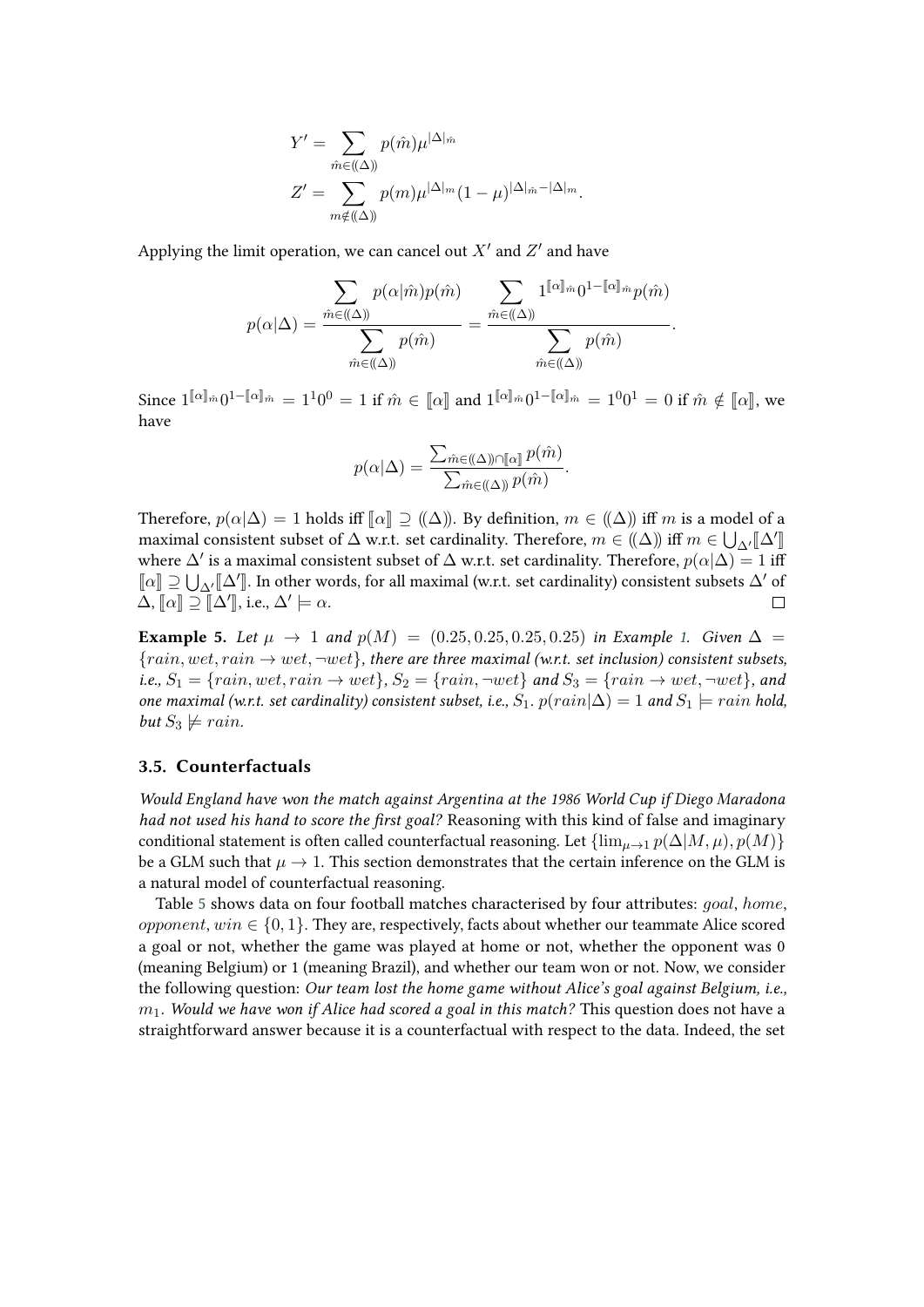#### <span id="page-11-0"></span>**Table 5** Prior distribution over four football matches.

|                    |          |  | $p(M)$   goal home opponent win |  |
|--------------------|----------|--|---------------------------------|--|
| m <sub>1</sub>     | 0.25     |  |                                 |  |
| $\ensuremath{m}_2$ | 0.25     |  |                                 |  |
| $m_3$              | $0.25\,$ |  |                                 |  |
| m <sub>4</sub>     | 0.25     |  |                                 |  |

of attributes, i.e.,  $(goal = 1, home = 1, opponent = 0)$ , of the counterfactual does not appear in the data.

As long as the counterfactual does not exist in the data, it is reasonable to realise counterfactual reasoning based on the facts most similar to the counterfactual [\[17\]](#page-13-1). The counterfactual shares attributes (home  $= 1$ , opponent  $= 0$ ) with  $m_1$ , (goal  $= 1$ , home  $= 1$ ) with  $m_2$ , (goal  $=$ 1, opponent = 0) with  $m_3$  and (goal = 1) with  $m_4$ . The data thus indicates that  $m_1, m_2$  and  $m_3$  are most similar to the counterfactual in terms of the number of shared attributes. Since the team won in  $m_2$  and  $m_3$ , it is reasonable to conclude that, given the counterfactual, the probability of winning is 2/3. Here, readers might think that  $m_1$  should be excluded from the most similar facts because, in the counterfactual, we look at the situation in which Alice scored a goal. However,  $m_1$  contains important information because it is empirically true that the probability of winning with Alice's goal is positively affected by the fact that we won without Alice's goal and negatively affected by the fact that we lost without Alice's goal.

Interestingly, the idea of counterfactual reasoning is naturally modelled by the GLM. The predictive probability of winning given the counterfactual is calculated as follows.

$$
p(win|goal, home, \neg opp.) = \lim_{\mu \to 1} \frac{\sum_{m} p(goal|m)p(home|m)p(\neg opp.|m)p(win|m)p(m)}{\sum_{m} p(goal|m)p(home|m)p(\neg opp.|m)p(m)}
$$
  

$$
= \lim_{\mu \to 1} \frac{\mu^2 (1-\mu)^2 + \mu^3 (1-\mu) + \mu^3 (1-\mu) + \mu (1-\mu)^3}{\mu^2 (1-\mu) + \mu^2 (1-\mu) + \mu^2 (1-\mu) + \mu (1-\mu)^2} = \frac{2}{3}
$$

The denominator of the predictive probability turns out to equal the number of facts most similar to the counterfactual, i.e.,  $m_1$ ,  $m_2$  and  $m_3$ , whereas the numerator turns out to equal the number of wins from the three games, i.e.,  $m_2$  and  $m_3$ . Note that only the GLM with  $\mu \to 1$ successfully formalises the idea of counterfactual reasoning.

Our approach for counterfactual reasoning essentially differs from Pearl [\[17\]](#page-13-1) and Lewis [\[18\]](#page-13-2). Our approach is data-driven, whereas Pearl's approach is model-driven in the sense that it assumes a causal diagram. Our approach is based on probability theory, whereas Lewis's approach is based on the possible-worlds semantics. Although a formal comparison is difficult, Table [6](#page-12-15) shows that there are some counterparts between the two approaches.

## **4. Conclusions**

We introduced the idea of generative models to the interpretation of formal logic. The idea referred to as generative logic models accounts for the process by which data about states of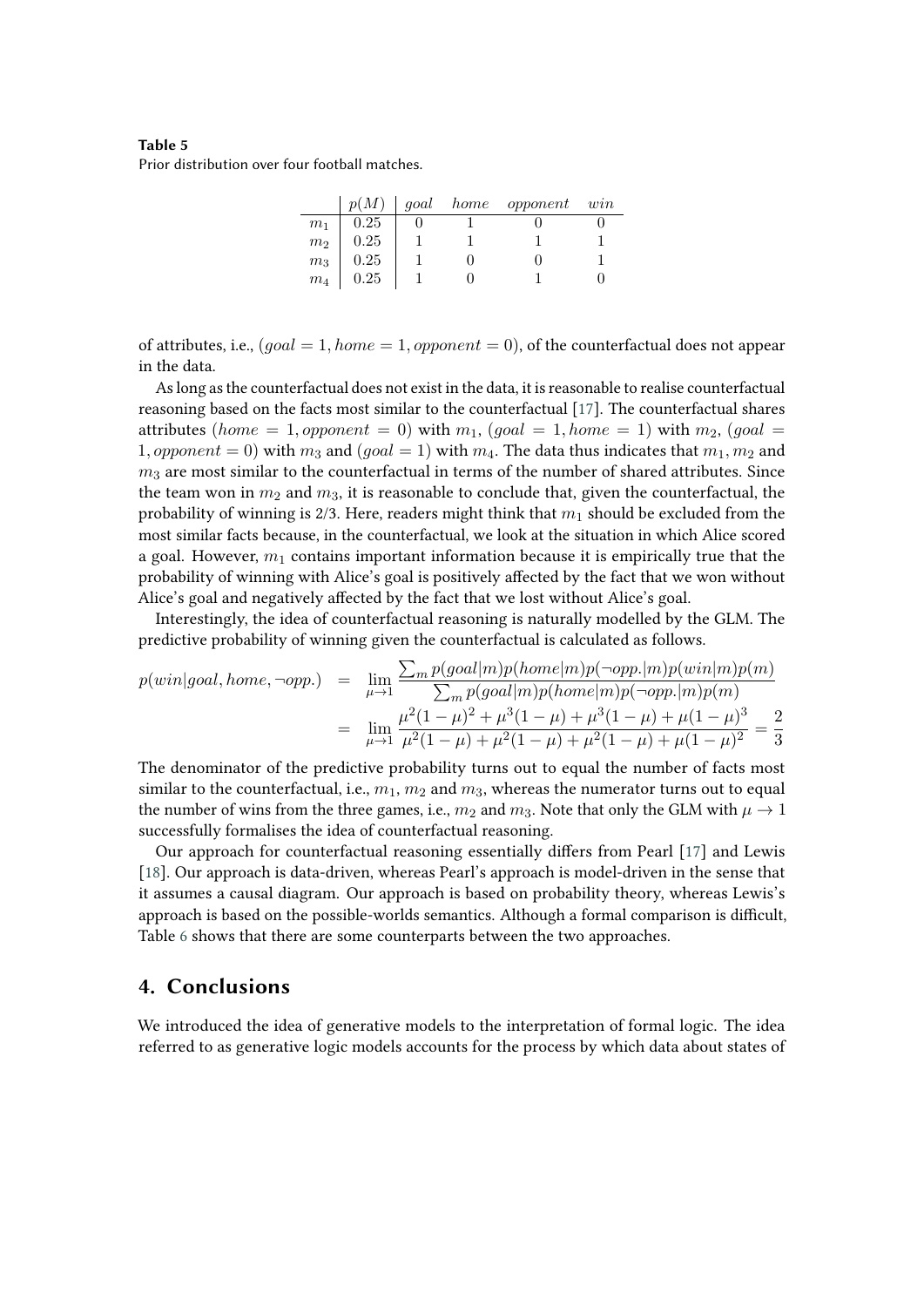#### <span id="page-12-15"></span>**Table 6** Correspondence with Lewis' counterfactuals.

| Lewis' counterfactuals           | Our counterfactuals                        |  |  |
|----------------------------------|--------------------------------------------|--|--|
| Possible worlds                  | Probability distribution $p(M)$            |  |  |
| Our world $(s)$                  | Model(s) $\ \Delta\ $                      |  |  |
| Most similar world(s)            | Approximate model(s) $((\Delta))$          |  |  |
| Counterfactual $\Delta > \alpha$ | Predictive distribution $p(\alpha \Delta)$ |  |  |

the world generate models of formal logic and the models generate the truth values of logical formulae. We showed that it is a theory of reasoning that deals with several types of reasoning such as statistical reasoning, logical reasoning, paraconsistent reasoning and counterfactual reasoning.

# **References**

- <span id="page-12-0"></span>[1] S. B. McGrayne, The Theory That Would Not Die: How Bayes' Rule Cracked the Enigma Code, Hunted Down Russian Submarines, and Emerged Triumphant from Two Centuries of Controversy, Yale University Press, 2011.
- <span id="page-12-1"></span>[2] S. Russell, P. Norvig, Artificial Intelligence : A Modern Approach, Fourth Edition, Pearson Education, Inc., 2020.
- <span id="page-12-2"></span>[3] D. C. Knill, A. Pouget, The bayesian brain: the role of uncertainty in neural coding and computation, Trends in Neurosciences 27 (2004) 712–719.
- <span id="page-12-3"></span>[4] K. Friston, The free-energy principle: a unified brain theory?, Nature Reviews Neuroscience 11 (2010) 127–138.
- <span id="page-12-4"></span>[5] J. Hohwy, A. Roepstorff, K. Friston, Predictive coding explains binocular rivalry: An epistemological review, Cognition 108 (2008) 687–701.
- <span id="page-12-5"></span>[6] J. Pearl, Probabilistic Reasoning in Intelligent Systems: Networks of Plausible Inference, Morgan Kaufmann, 1988.
- <span id="page-12-6"></span>[7] T. Sato, A statistical learning method for logic programs with distribution semantics, in: Proc. 12th int. conf. on logic programming, 1995, pp. 715–729.
- <span id="page-12-7"></span>[8] M. Richardson, P. Domingos, Markov logic networks, Machine Learning 62 (2006) 107–136.
- <span id="page-12-8"></span>[9] G. Priest, Paraconsistent Logic, volume 6, handbook of philosophical logic, 2nd ed., Springer, 2002, pp. 287–393.
- <span id="page-12-9"></span>[10] W. Carnielli, M. E. Coniglio, J. Marcos, Logics of Formal Inconsistency, volume 14, handbook of philosophical logic, 2nd ed., Springer, 2007, pp. 1–93.
- <span id="page-12-10"></span>[11] N. J.Nilsson, Probabilistic logic, Artificial Intelligence 28 (1986) 71–87.
- <span id="page-12-11"></span>[12] W. Rödder, Conditional logic and the principle of entropy, Artificial Intelligence 117 (2000) 83–106.
- <span id="page-12-12"></span>[13] A. N. Kolmogorov, Foundations of the theory of probability, Chelsea Publishing Co., 1950.
- <span id="page-12-13"></span>[14] J. Fenstad, Representations of probabilities defined on first order languages, in: Sets, Models and Recursion Theory, volume 46, Elsevier, 1967, pp. 156–172.
- <span id="page-12-14"></span>[15] E. Davis, G. Marcus, Commonsense reasoning and commonsense knowledge in artificial intelligence, Communications of the ACM 58(9) (2015) 92–103.